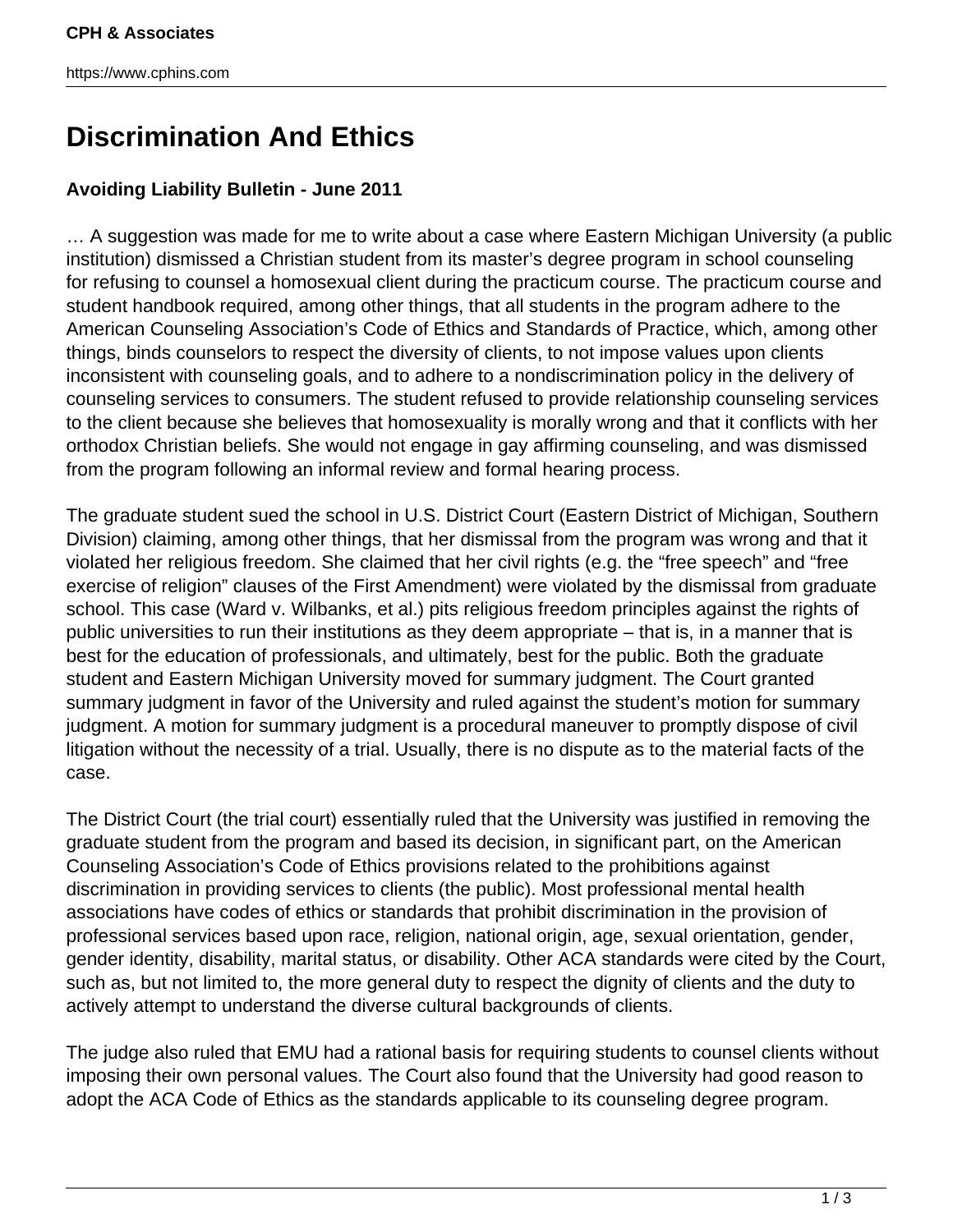The decision states, in pertinent part:

"In sum, plaintiff unequivocally demonstrated her unwillingness to make any effort at working within the clients' value systems when they are not in accordance with hers. By insisting on undifferentiated referral of an entire class of clients, plaintiff violates the ACA Code of Ethics…."

The Court points out that the graduate student (the plaintiff):

"… was not required to change her views or religious beliefs; she was required to set them aside in the counselor-client relationship – a neutral, generally applicable expectation of all counselors-to be under the ACA standard."

The student's attorney asserts that this decision can result in Christian students across the country being expelled from public universities based upon their moral/legal beliefs. The trial court's decision is on appeal. *I will again write about the lawsuit when I am aware of a decision from the* [United States Sixth Circuit Court of Appeals.](http://www.cphins.com/discrimination-and-ethics-revisited/)

**Author:**